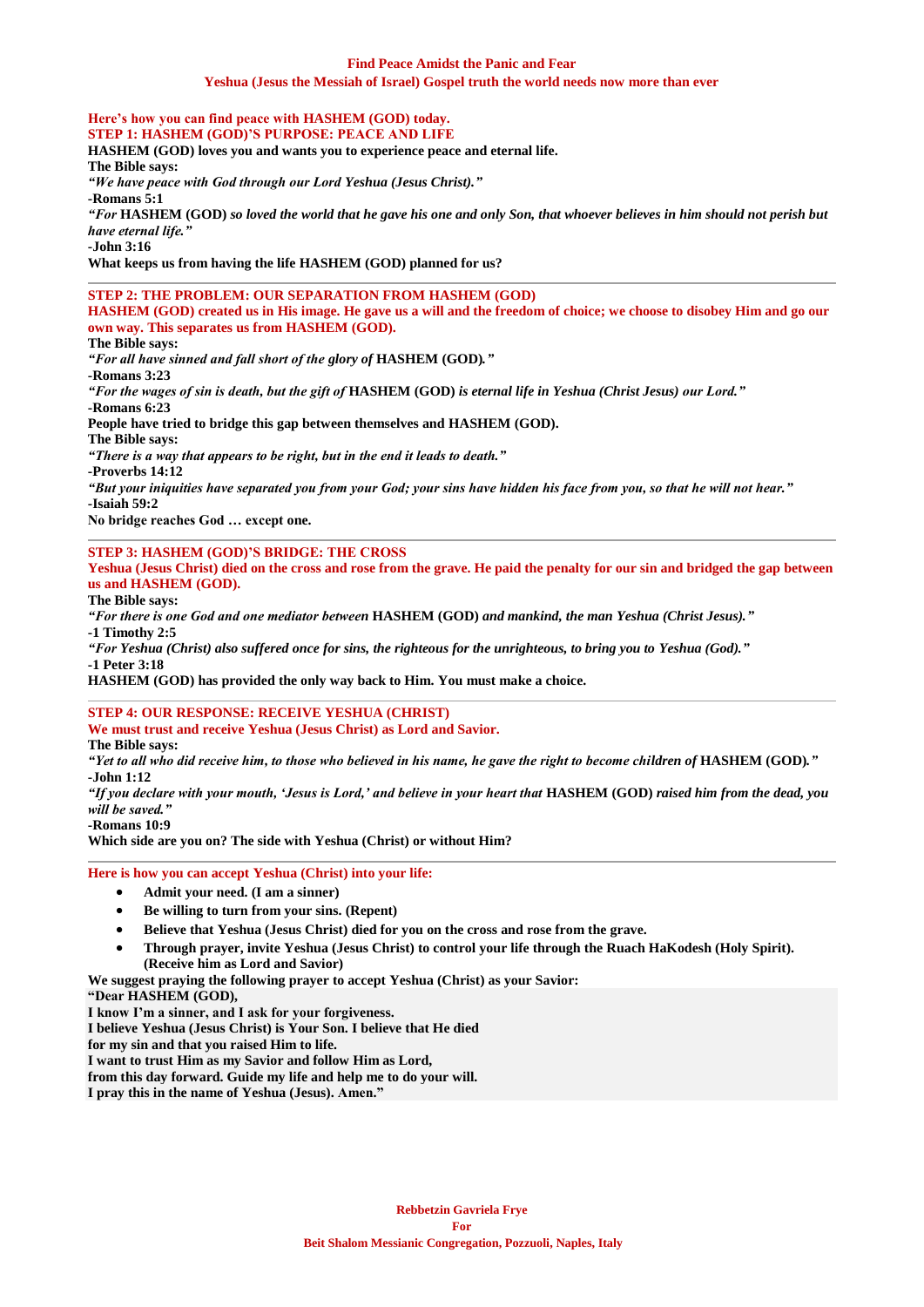## **Find Peace Amidst the Panic and Fear Yeshua (Jesus the Messiah of Israel) Gospel truth the world needs now more than ever**

#### **I Prayed The Prayer**

We're excited that you have made a commitment to receive Yeshua (Jesus Christ) as your Savior and serve Him as your Lord. This is the most important day of your life!

We also want to pray for you and help you grow in your relationship with Yeshua (Jesus Christ) through free online resources. Please take a moment to complete the form below, and we'll send you a series of emails to get you started. You can unsubscribe at any time.

 $\overline{\phantom{a}}$ 

What was your decision? \*Required

僮 I have prayed this prayer for the first time

 $\circ$ I have prayed this prayer in the past and I renewed it today

| First name *Required   |
|------------------------|
|                        |
| 0 of 65 max characters |
| Email *Required        |
| Gender *Required       |
| $\Box$ Female          |
|                        |

Male

| Country *Required     |  |
|-----------------------|--|
| <b>Ilpited Ctates</b> |  |

| United States |  |  |
|---------------|--|--|
|               |  |  |

Have a question? Enter it below.

| . | 888<br>,,,,,,,,, |
|---|------------------|

0 of 600 max characters

# **[SUBMIT](mailto:vohjm2013@gmail.com?subject=SUBMIT)**

### **These free resources can help answer your questions and guide you in your faith:**

- **[Free Bible](https://play.google.com/store/apps/details?id=com.tlvsource&hl=en_US)**
- **[A place to learn more about what Believers in Yeshua \(Jesus Christ\) believe.](https://villageofhopejusticeministry.org/what-is-messianic-judaism-cose-il-giudaismo-messianico/)**
- **[Where you can find answers to some spiritual questions.](https://villageofhopejusticeministry.org/messianic-resources/)**
- **[Get practical direction for moving forward with difficult life situations.](https://villageofhopejusticeministry.org/a-daily-nudge-un-incoraggiamento-giornaliero/)**
- **[Search for a Messianic Congregation in your area](https://iamcs.org/congregations)**

 $\_$  ,  $\_$  ,  $\_$  ,  $\_$  ,  $\_$  ,  $\_$  ,  $\_$  ,  $\_$  ,  $\_$  ,  $\_$  ,  $\_$  ,  $\_$  ,  $\_$  ,  $\_$  ,  $\_$  ,  $\_$  ,  $\_$  ,  $\_$  ,  $\_$  ,  $\_$  ,  $\_$  ,  $\_$  ,  $\_$  ,  $\_$  ,  $\_$  ,  $\_$  ,  $\_$  ,  $\_$  ,  $\_$  ,  $\_$  ,  $\_$  ,  $\_$  ,  $\_$  ,  $\_$  ,  $\_$  ,  $\_$  ,  $\_$  ,